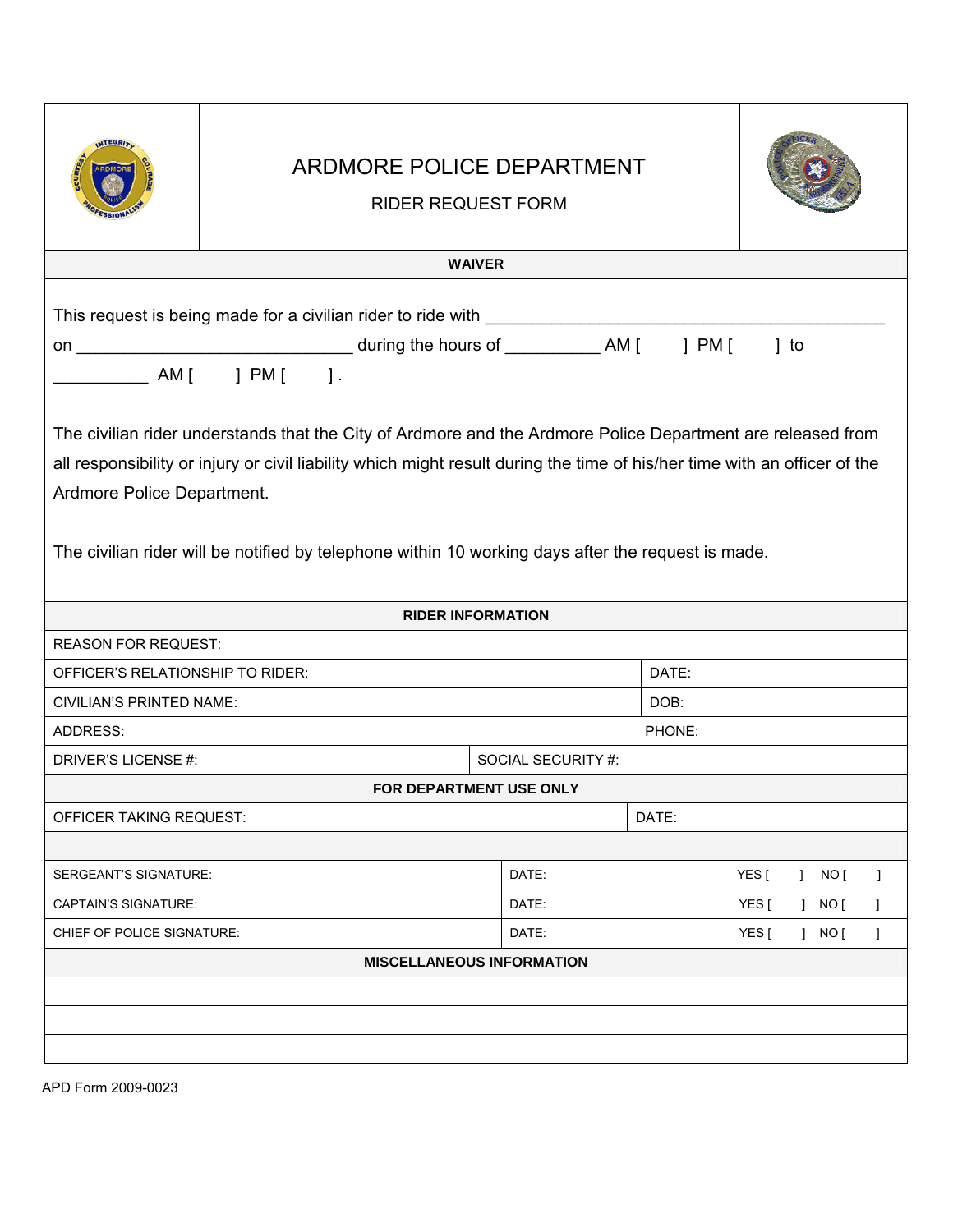

## ARDMORE POLICE DEPARTMENT

## RELEASE OF LIABILITY AND ASSUMPTION OF RISK



Police Rider

State of Oklahoma

County of Carter

I \_\_\_\_\_\_\_\_\_\_\_\_\_\_\_\_\_\_\_\_\_\_\_\_\_\_\_\_\_\_\_\_\_\_\_\_\_\_, being \_\_\_\_\_\_\_\_\_\_ years of age, for and in consideration of the privilege of riding in an Ardmore Police Department vehicle, do hereby release and forever discharge the City of Ardmore, the Ardmore Police Department, and all employees, officials, and agents of the City of Ardmore, from any and all claims, suits, liability, demands, or causes of action on the account of personal injury or death or damage to property that may arise from or in connection with my riding in an Ardmore Police Department vehicle and otherwise accompanying an Ardmore police officer while that officer is on duty.

In executing this release, I am expressly binding myself, my heirs, executors, administrators and assigns by terms of this release for any claim or cause of action of any kind that may arise as a result of my riding in an Ardmore Police Department vehicle or otherwise accompanying an Ardmore police officer while said officer is on duty, whether caused by negligent, deliberate, indifferent or intentional act of the City of Ardmore, the Ardmore Police Department, or its employees, officials, or agents, or any other person.

Police work by its nature involves certain risks and dangers. In riding in an Ardmore Police Department vehicle and accompanying an Ardmore police officer while that officer is on duty, I may be exposed to these risks and dangers. In executing this release, I agree to assume the risks and responsibility that are involved in riding in an Ardmore Police Department vehicle and accompanying an Ardmore police officer for any bodily injury, death, or property damage that may result from the ride or accompanying an officer of the Ardmore Police Department.

I agree to the following conditions in order to ride in an Ardmore Police Department vehicle and to accompany an Ardmore police officer while such officer is on duty.

(1) I also agree to the follow immediately the instructions given to me by the officer that I am riding with, as he or she may deem necessary for my safety, the safety of officers, or the safety of other persons.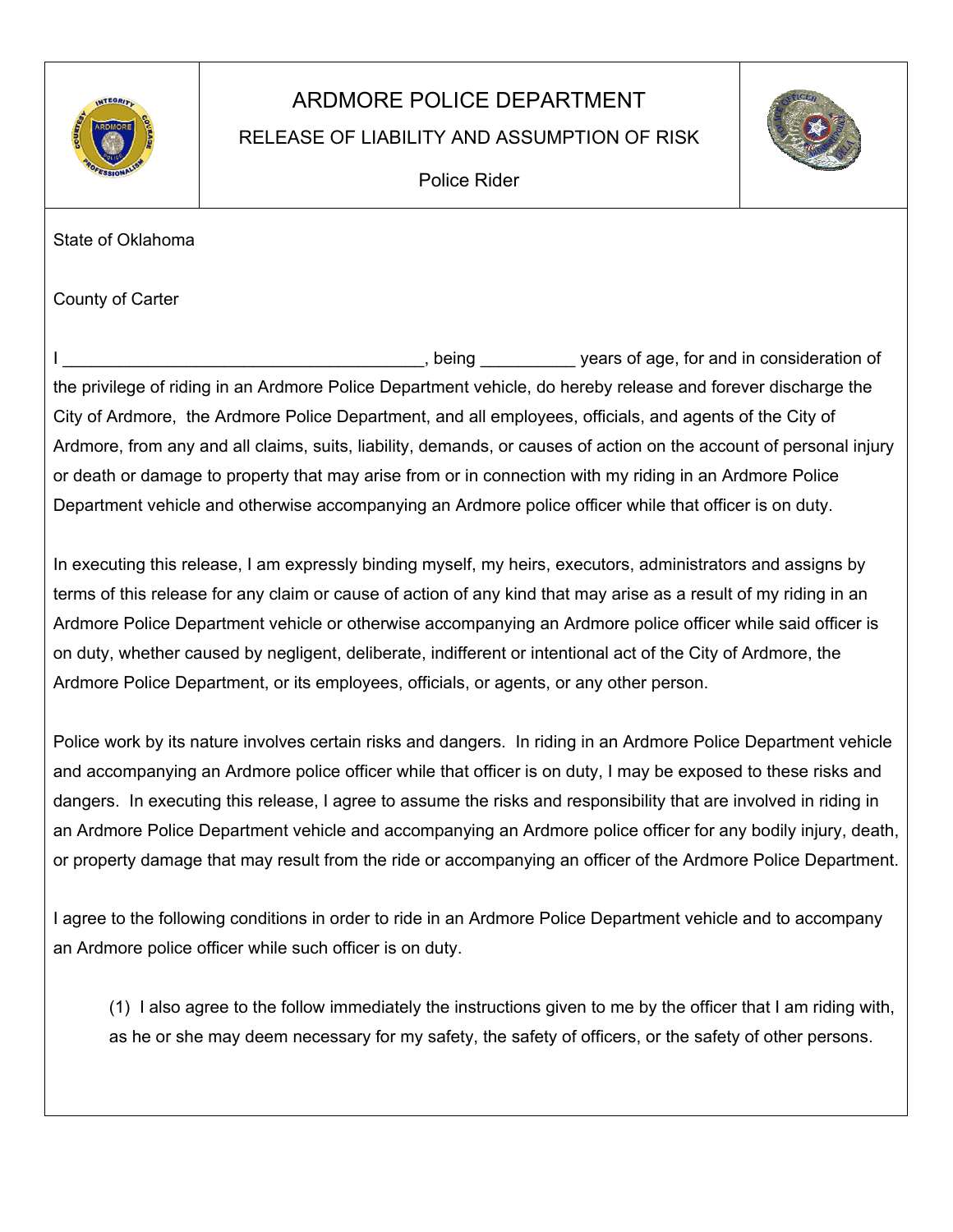(2) I agree that any confidential, privileged, or other non-public information that I may receive while I am accompanying and riding with an Ardmore police officer will be kept confidential by me and that I will not release such information without prior approval of the Chief of Police for the Ardmore Police Department.

By signing this release, I acknowledge that I have fully read and understand its terms. I understand that this release of liability and assumption of risk is intended to be as broad and inclusive as is permitted by the laws of the State of Oklahoma. If any portion of this release of liability and assumption risk is held invalid, I agree that the balance of it shall continue in full force and effect.

|                                                                                  |                             | Signed this _______ day of ________________________________, 20________ |
|----------------------------------------------------------------------------------|-----------------------------|-------------------------------------------------------------------------|
|                                                                                  |                             |                                                                         |
|                                                                                  |                             |                                                                         |
|                                                                                  | <b>RIDER SIGNATURE</b>      |                                                                         |
|                                                                                  |                             |                                                                         |
|                                                                                  |                             |                                                                         |
|                                                                                  | <b>RIDER PRINTED NAME</b>   |                                                                         |
|                                                                                  |                             |                                                                         |
|                                                                                  | <b>RIDER STREET ADDRESS</b> |                                                                         |
|                                                                                  |                             |                                                                         |
|                                                                                  | RIDER CITY, STATE, ZIP      |                                                                         |
|                                                                                  | PHONE NUMBER                |                                                                         |
|                                                                                  | <b>EMERGENCY CONTACT</b>    |                                                                         |
|                                                                                  |                             |                                                                         |
|                                                                                  | (Full Name)                 | who is                                                                  |
|                                                                                  |                             |                                                                         |
| $\overbrace{\hspace{25mm}}$ (Relationship) at $\overbrace{\hspace{25mm}}$<br>the |                             | (Phone Number)                                                          |
|                                                                                  |                             |                                                                         |
|                                                                                  |                             |                                                                         |
|                                                                                  | <b>ASSIGNMENT</b>           |                                                                         |
| RIDER/REQUESTOR ASSIGNED TO:                                                     |                             |                                                                         |
| SHIFT:                                                                           | DATE:                       |                                                                         |